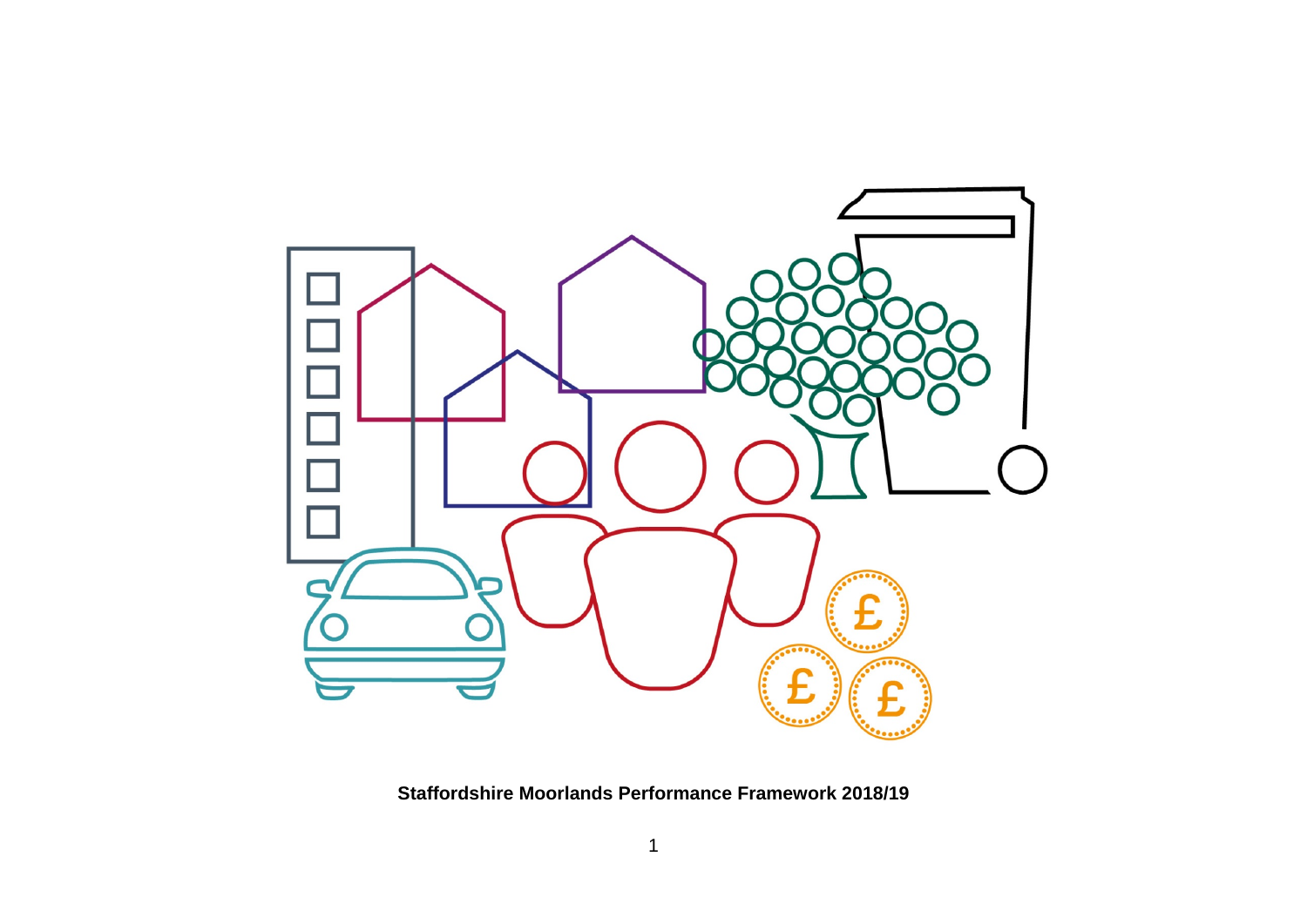

### **Aim 1: Help create a safer and healthier environment for our communities to live and work**

| <b>Measure</b>                                               | Reported                                                                                   | 2016-17       | 2017-18       | 2017-18       | 2018-19                                             | 2019-20                                                                                  | 2020-21         |  |  |
|--------------------------------------------------------------|--------------------------------------------------------------------------------------------|---------------|---------------|---------------|-----------------------------------------------------|------------------------------------------------------------------------------------------|-----------------|--|--|
|                                                              |                                                                                            | <b>Result</b> | <b>Result</b> | <b>Target</b> | <b>Target</b>                                       | <b>Target</b>                                                                            | <b>Target</b>   |  |  |
| Objective: Increased supply of good quality affordable homes |                                                                                            |               |               |               |                                                     |                                                                                          |                 |  |  |
| Housing Benefits Processing: Time taken to                   | Monthly                                                                                    | a) 20 days    | a)19.21       | a)18 days     | a) 18 days                                          | a) 18 days                                                                               | a) 18 days      |  |  |
| process a) new claims b) change of                           |                                                                                            | $b)$ 7 days   | days          | $b)$ 7 days   | $b)$ 7 days                                         | b) 7 days                                                                                | $b)$ 7 days     |  |  |
| circumstances                                                |                                                                                            |               | b) 6.74       |               |                                                     |                                                                                          |                 |  |  |
|                                                              |                                                                                            |               | days          |               |                                                     |                                                                                          |                 |  |  |
|                                                              | Monthly                                                                                    | 12            | 10            | 15            | 10                                                  | <b>TBD</b>                                                                               | <b>TDB</b>      |  |  |
| Number of households in temporary                            |                                                                                            |               |               |               |                                                     |                                                                                          |                 |  |  |
| accommodation                                                | Target amended from 15 to 10 in light of Homeless Reduction Act. It will be reviewed going |               |               |               |                                                     |                                                                                          |                 |  |  |
|                                                              |                                                                                            |               |               |               | forward once the impact of the act becomes evident. |                                                                                          |                 |  |  |
| Homelessness prevention: number and % of                     | Monthly                                                                                    | 39.02%        | 51.93%        | 30%           | N/A                                                 | N/A                                                                                      | N/A             |  |  |
| cases assisted                                               |                                                                                            | (32/82)       | (215/414)     |               |                                                     |                                                                                          |                 |  |  |
| NEW: Homelessness: % of cases prevented                      | Monthly                                                                                    | N/A           | N/A           | N/A           | 65%                                                 | <b>TBD</b>                                                                               | <b>TBD</b>      |  |  |
| (from total presentations:                                   |                                                                                            |               |               |               |                                                     |                                                                                          |                 |  |  |
| assisted/prevented/other)                                    |                                                                                            |               |               |               |                                                     |                                                                                          |                 |  |  |
| % of active housing register applicants in                   | Annual                                                                                     | N/A           | 9.43%         | N/A           | Establish                                           | <b>Establish</b>                                                                         | Establish       |  |  |
| priority need (classes A and B) who have been                |                                                                                            |               |               |               | new                                                 | new                                                                                      | new             |  |  |
| registered in excess of 6 months                             |                                                                                            |               |               |               | <b>Baseline</b>                                     | <b>Baseline</b>                                                                          | <b>Baseline</b> |  |  |
|                                                              |                                                                                            |               |               |               |                                                     | A new baseline will be established once the impact of the Homeless Reduction Act becomes |                 |  |  |
|                                                              |                                                                                            |               |               | evident.      |                                                     |                                                                                          |                 |  |  |
|                                                              |                                                                                            |               |               |               |                                                     |                                                                                          |                 |  |  |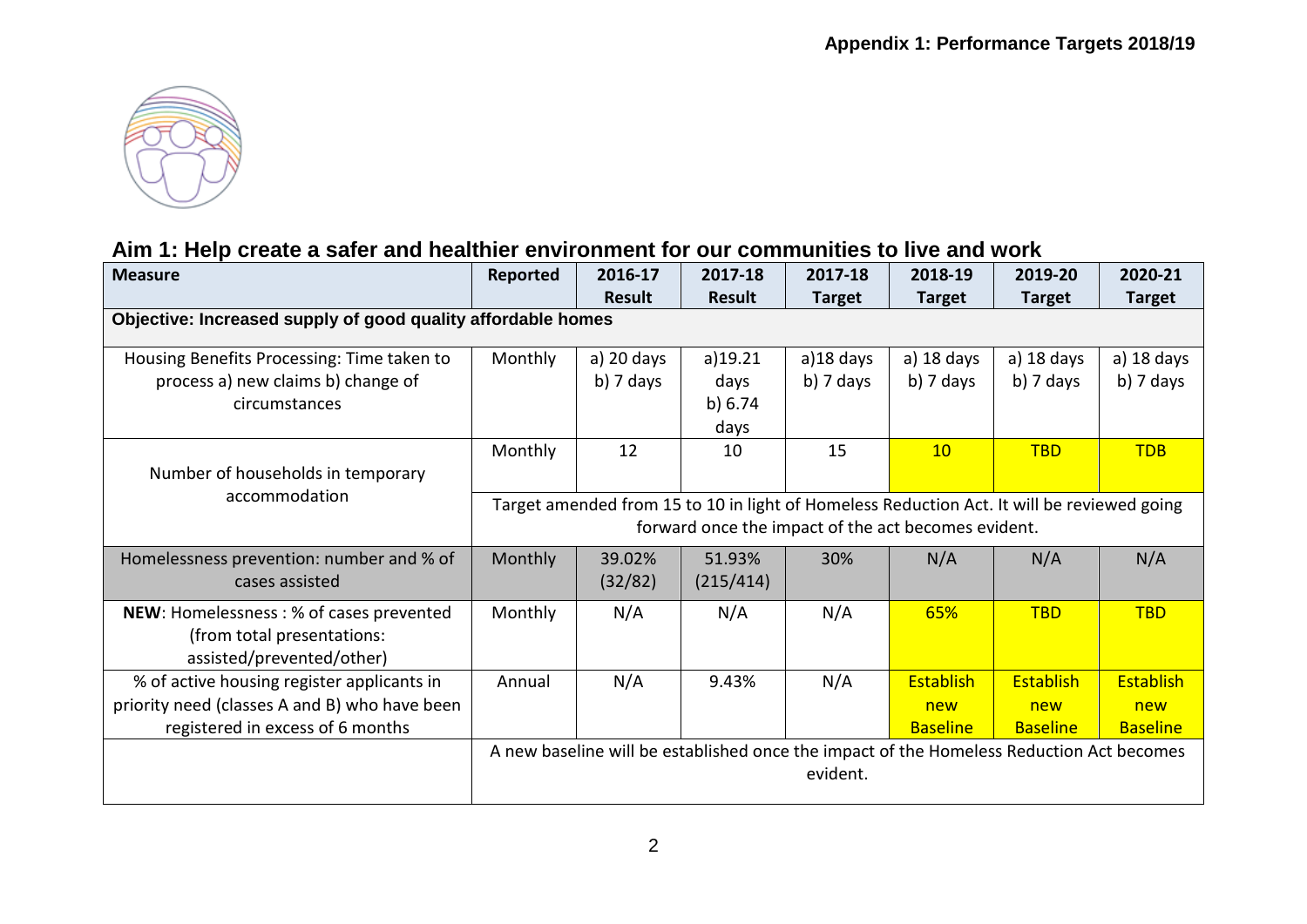| <b>Measure</b>                                                                                    | Reported  | 2016-17          | 2017-18       | 2017-18       | 2018-19        | 2019-20        | 2020-21        |  |  |
|---------------------------------------------------------------------------------------------------|-----------|------------------|---------------|---------------|----------------|----------------|----------------|--|--|
|                                                                                                   |           | <b>Result</b>    | <b>Result</b> | <b>Target</b> | <b>Target</b>  | <b>Target</b>  | <b>Target</b>  |  |  |
| % of completed applications for disabled                                                          | Quarterly | 100%             | a)100% b)     | 100%          | N/A            | N/A            | N/A            |  |  |
| adaptations a) approved within 6 months of                                                        |           |                  | 30            |               |                |                |                |  |  |
| receipt and b) average time taken to approve                                                      |           |                  |               |               |                |                |                |  |  |
| applications                                                                                      |           |                  |               |               |                |                |                |  |  |
| Satisfaction with disabled adaptations                                                            | Quarterly | 100%             | 100%          | 100%          | N/A            | N/A            | N/A            |  |  |
|                                                                                                   |           |                  |               |               |                |                |                |  |  |
| Housing Benefits Processing: % of cases                                                           | Annual    | 99.9%            | 99.8%         | 99%           | 99.5%          | 99.5%          | 99.5%          |  |  |
| determined correctly                                                                              |           |                  |               |               |                |                |                |  |  |
| Objective: Provision of sports facilities and leisure opportunities focused upon improving health |           |                  |               |               |                |                |                |  |  |
| Level of external funding awarded to support                                                      | Quarterly | <b>NEW 17-18</b> | £75,000       | 33%           | 33% success    | 33% success    | 33% success    |  |  |
| the physical activity and sport strategy and                                                      |           |                  |               | success       | rate.          | rate.          | rate.          |  |  |
| number of bids                                                                                    |           |                  |               | rate.         | <b>Minimum</b> | <b>Minimum</b> | <b>Minimum</b> |  |  |
|                                                                                                   |           |                  |               | Minimum       | £50k           | £60k           | £60k           |  |  |
|                                                                                                   |           |                  |               | £50k          |                |                |                |  |  |
| NEW: Number of voluntary                                                                          | Annual    | N/A              | N/A           | N/A           | $\overline{4}$ | 5 <sup>1</sup> | $\overline{5}$ |  |  |
| clubs/organisations supported with funding                                                        |           |                  |               |               |                |                |                |  |  |
| applications                                                                                      |           |                  |               |               |                |                |                |  |  |
| NEW: Number of new sports participation                                                           | Annual    | N/A              | $\Omega$      | <b>New</b>    | $\overline{4}$ | <b>TBD</b>     | <b>TBD</b>     |  |  |
| programmes created in priority areas                                                              |           |                  |               |               |                |                |                |  |  |
| NEW: Number of new volunteering programmes                                                        | Annual    | N/A              | $\Omega$      | <b>New</b>    | $\overline{2}$ | <b>TBD</b>     | <b>TBD</b>     |  |  |
| created in priority areas                                                                         |           |                  |               |               |                |                |                |  |  |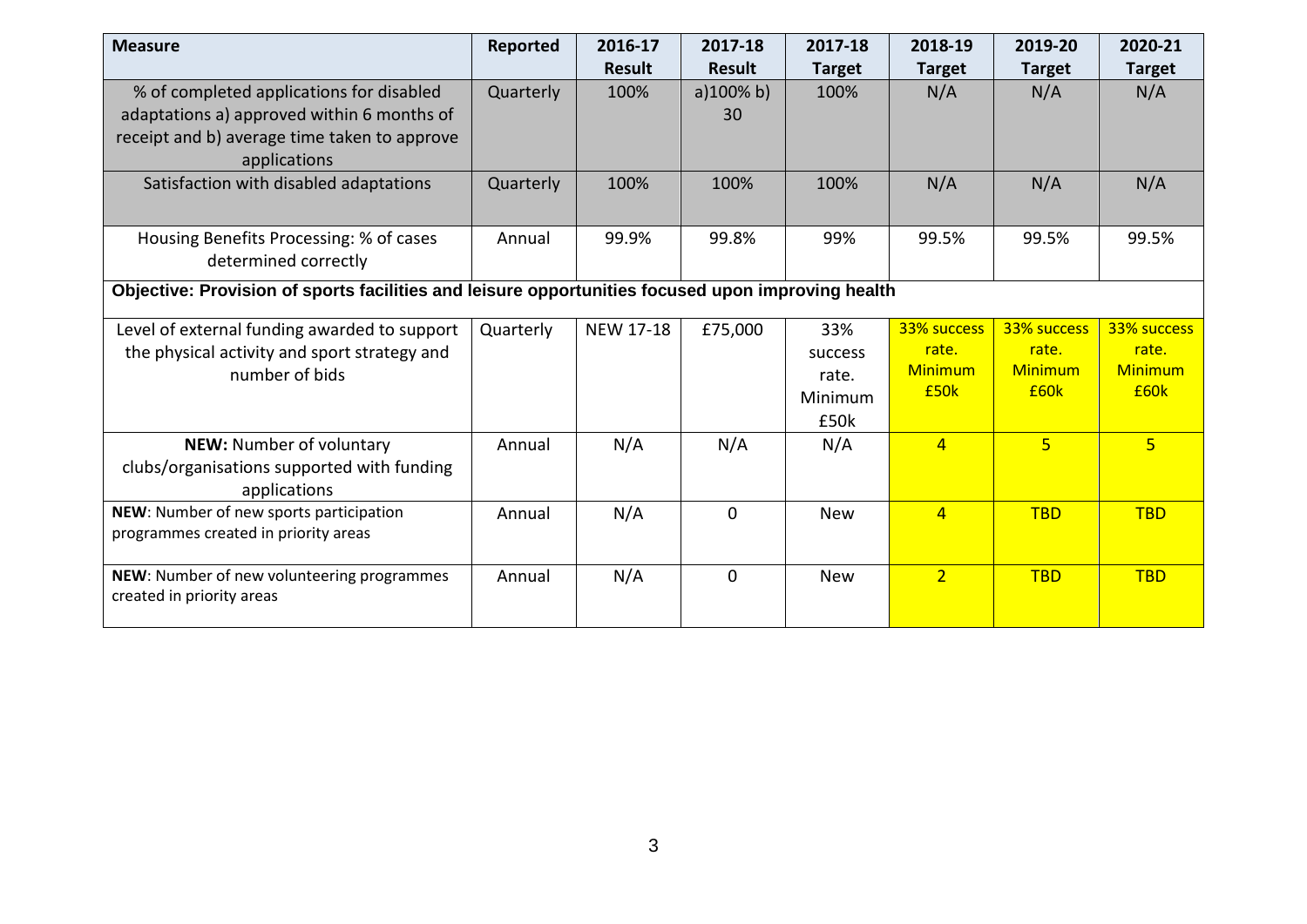

# **Aim 2: Meet financial challenges and provide value for money**

| <b>Measure</b>                                                                                                                       | Reported | 2016-17<br><b>Result</b>                                 | 2017-18<br><b>Result</b>                                 | 2017-18<br><b>Target</b>                   | 2018-19<br><b>Target</b>                                 | 2019-20<br><b>Target</b>                                                 | 2020-21<br><b>Target</b>   |  |  |
|--------------------------------------------------------------------------------------------------------------------------------------|----------|----------------------------------------------------------|----------------------------------------------------------|--------------------------------------------|----------------------------------------------------------|--------------------------------------------------------------------------|----------------------------|--|--|
| Objective: Ensure our services are easily available to all our residents in the appropriate channels and provided 'right first time' |          |                                                          |                                                          |                                            |                                                          |                                                                          |                            |  |  |
| No. / % of interactions: a) phone b)<br>face to face c) web                                                                          | Monthly  | a) 64,221<br>55%<br>b) 37,711<br>33%<br>c) 13,914<br>12% | a) 38,972<br>39%<br>b) 23,587<br>24%<br>c) 37,285<br>37% | a) 45% b)<br>25% c) 30%                    | $a)$ 40%<br>b) $25%$ from<br>20%<br>$c)$ 35% from<br>40% | a) 35% from<br>30%<br>$b)$ 20% from<br><b>15%</b><br>$c)45%$ from<br>55% | a)30%<br>b)15%<br>$c)$ 55% |  |  |
| Impacts of Universal Credit in 2018 and Homeless Reduction Bill may be felt on face to face contacts.                                |          |                                                          |                                                          |                                            |                                                          |                                                                          |                            |  |  |
| % of contacts dealt with 'right first<br>time'                                                                                       | Annual   | 86%                                                      | 22%<br>reduction to<br>16/17                             | Establish<br><b>New</b><br><b>Baseline</b> | <b>TBD</b>                                               | <b>TBD</b>                                                               | <b>TBD</b>                 |  |  |
| NEW: Avoidable contact (number<br>taken from customer portal                                                                         | Annual   | N/A                                                      | N/A                                                      | N/A                                        | Establish<br><b>New Baseline</b>                         | <b>TBD</b>                                                               | <b>TBD</b>                 |  |  |
| Satisfaction with customer services                                                                                                  | Annual   | 94%                                                      | Positive                                                 | Establish<br><b>New</b><br><b>Baseline</b> | Establish<br><b>New Baseline</b>                         | <b>TBD</b>                                                               | <b>TBD</b>                 |  |  |
| Complaint handling: % dealt with<br>within 10 working days                                                                           | Monthly  | 99%                                                      | 98%                                                      | 95%                                        | 97%                                                      | 97%                                                                      | 97%                        |  |  |
| Complaint handling: % of repeat<br>issues (compares previous month<br>only)                                                          | Monthly  | 6%                                                       | 4%                                                       | 5%                                         | 5%                                                       | 5%                                                                       | 5%                         |  |  |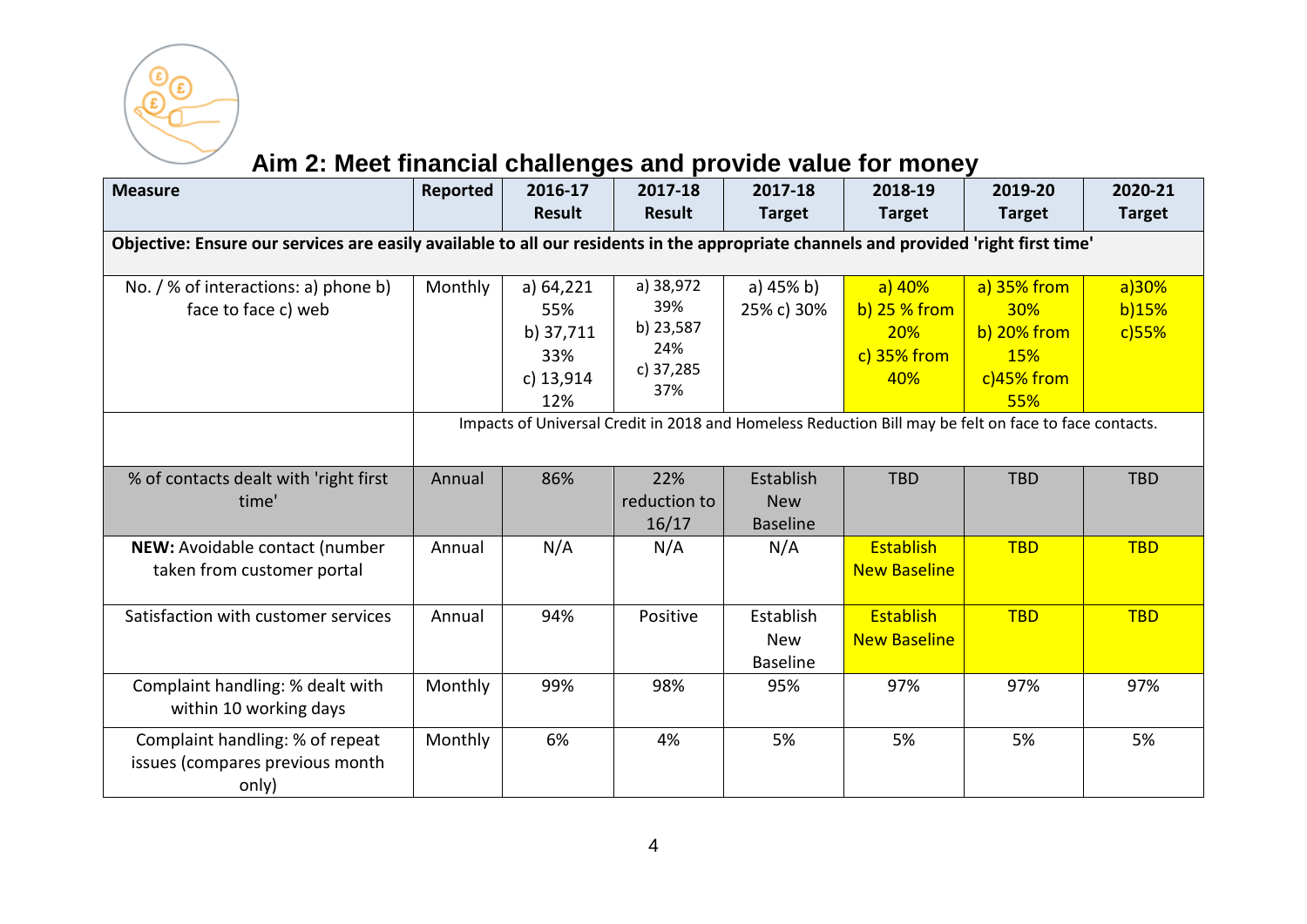| <b>Measure</b>                                                                                          | Reported  | 2016-17<br><b>Result</b> | 2017-18<br><b>Result</b> | 2017-18<br><b>Target</b>         | 2018-19<br><b>Target</b>         | 2019-20<br><b>Target</b>         | 2020-21<br><b>Target</b>         |
|---------------------------------------------------------------------------------------------------------|-----------|--------------------------|--------------------------|----------------------------------|----------------------------------|----------------------------------|----------------------------------|
| FOI requests: % responded to within<br>statutory time frame and number of<br>requests                   | Quarterly | 97%                      | 99.09%                   | 95%                              | 95%                              | 95%                              | 95%                              |
| <b>Website Quality: Socitm Better</b><br>Connected assessment                                           | Annual    | 1 Star                   | 3 stars                  | 4 stars                          | 4 stars                          | 4 stars                          | 4 stars                          |
| <b>Objective: More effective use of Council assets</b>                                                  |           |                          |                          |                                  |                                  |                                  |                                  |
| <b>Public Buildings Repairs and</b><br>maintenance: response times for<br>urgent and non-urgent repairs | Quarterly | a) $100\%$ b)<br>96%     | No return                | Urgent 100%<br>Non urgent<br>95% | Urgent 100%<br>Non urgent<br>95% | Urgent 100%<br>Non urgent<br>95% | Urgent 100%<br>Non urgent<br>95% |
| % & number of council owned                                                                             | Annual    | 87%                      | 84%                      | 92.1%                            | 92.1%                            | 92.1%                            | 92.1%                            |
| business units occupied                                                                                 |           | (33/38)                  | (32/38)                  | (35/38)                          |                                  |                                  |                                  |
| IT- % network availability                                                                              | Monthly   | New 17-18                | 100%                     | 99%                              | 99%                              | 99%                              | 99%                              |
| IT- % system availability                                                                               | Monthly   | New 17-18                | 100%                     | 99%                              | 99%                              | 99%                              | 99%                              |
| Objective: A high performing and well motivated workforce                                               |           |                          |                          |                                  |                                  |                                  |                                  |
| Average days sickness absence per<br>FTE (show split between short and<br>long term)                    | Monthly   | $9.91$ days              | 9 days                   | 9 days                           | 9 days                           | 9 days                           | 9 days                           |
| NEW: Average days sickness absence<br>per FTE across the Alliance                                       | Monthly   | N/A                      | N/A                      | N/A                              | 9 days                           | 9 days                           | 9 days                           |
| % of Appraisals completed across the<br>workforce (of those due)                                        | Annual    | 55%                      | 84%                      | 100%                             | 100%                             | 100%                             | 100%                             |
| Number of a) workplace accidents and<br>b) RIDDOR reportable / Lost Time<br>(7days) accidents           | Annual    | a) $37 b$ ) $3$<br>Joint | a)28 b)7                 | a) < 36<br>b)0                   | a) < 28 b)0                      | <b>TBD</b>                       | <b>TBD</b>                       |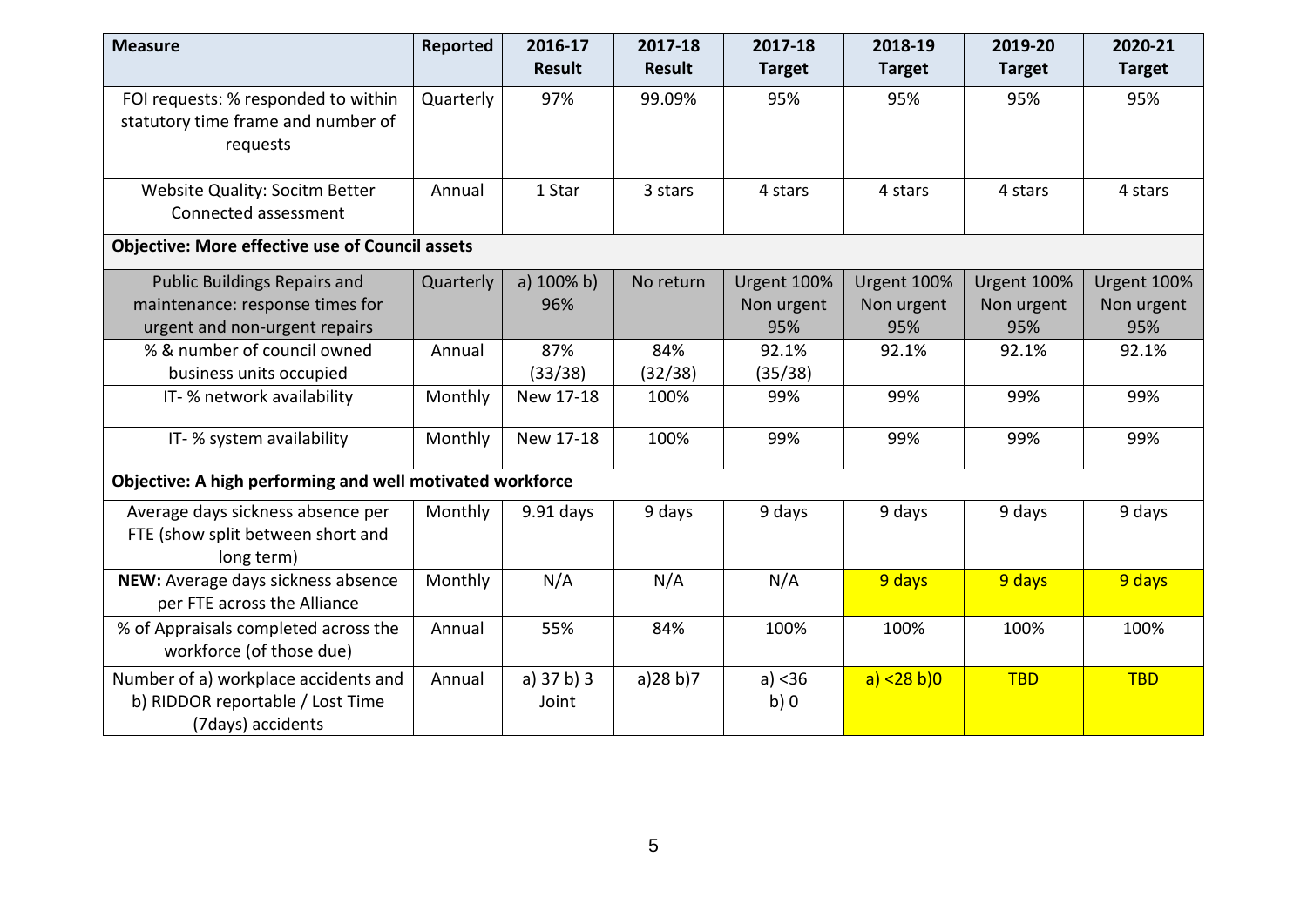| <b>Measure</b>                                                                      | Reported  | 2016-17<br><b>Result</b>                             | 2017-18<br>Result            | 2017-18<br><b>Target</b>                                | 2018-19<br><b>Target</b> | 2019-20<br><b>Target</b>                                                                                                                                                                                             | 2020-21<br><b>Target</b>        |  |  |  |  |
|-------------------------------------------------------------------------------------|-----------|------------------------------------------------------|------------------------------|---------------------------------------------------------|--------------------------|----------------------------------------------------------------------------------------------------------------------------------------------------------------------------------------------------------------------|---------------------------------|--|--|--|--|
|                                                                                     |           |                                                      |                              | financial year.                                         |                          | Target reflects desire for annual improvement in accident figures and aspirational target for reportable<br>accidents. Our future rationale for the reduction of accidents will be determined at the end of the next |                                 |  |  |  |  |
| Objective: Effective use of financial and other resources to ensure value for money |           |                                                      |                              |                                                         |                          |                                                                                                                                                                                                                      |                                 |  |  |  |  |
| Number & % of press releases taken<br>up in local media                             | Annual    | 53 issued<br>95% take up                             | 46 issued<br>96% taken<br>up | 90%                                                     | 90%                      | 90%                                                                                                                                                                                                                  | 90%                             |  |  |  |  |
| Number of twitter followers                                                         | Quarterly | 1269                                                 | 1576                         | 1500                                                    | <b>1675 from</b><br>1500 | <b>1775 from</b><br>1500                                                                                                                                                                                             | <b>1875 from</b><br><b>1500</b> |  |  |  |  |
|                                                                                     |           | Amended future targets based on outturn performance. |                              |                                                         |                          |                                                                                                                                                                                                                      |                                 |  |  |  |  |
| NEW: Number of Facebook followers                                                   | Quarterly | N/A                                                  | 319                          | N/A                                                     | 400                      | 500                                                                                                                                                                                                                  | 600                             |  |  |  |  |
| <b>Collection rates: Business rates</b>                                             | Monthly   | 98.76%                                               | 98.54%                       | 98.1%                                                   | 98.1% from<br>98.2%      | 98.1% from<br>98.2%                                                                                                                                                                                                  | 98.2%                           |  |  |  |  |
|                                                                                     |           |                                                      |                              |                                                         |                          | Freeze the current target until 2020/21. Although we over-achieved against the BR targets in                                                                                                                         |                                 |  |  |  |  |
|                                                                                     |           |                                                      |                              |                                                         |                          | 2017/18, we would prefer to maintain the current targets to allow performance to be monitored in                                                                                                                     |                                 |  |  |  |  |
|                                                                                     |           |                                                      |                              |                                                         |                          | 2018/19. This is on the basis that the revaluation was undertaken in 2017, as a result a number of                                                                                                                   |                                 |  |  |  |  |
|                                                                                     |           |                                                      |                              |                                                         |                          | new reliefs were introduced/current reliefs extended. Some of the new reliefs are temporary -                                                                                                                        |                                 |  |  |  |  |
|                                                                                     |           |                                                      |                              |                                                         |                          | particularly the Local Discretionary relief scheme (eligible businesses will see their LDRR reduce by                                                                                                                |                                 |  |  |  |  |
|                                                                                     |           |                                                      |                              | 50% in 2018/19) which may have an impact on collection. |                          |                                                                                                                                                                                                                      |                                 |  |  |  |  |
| <b>Collection rates: Council Tax</b>                                                | Monthly   | 98.70%                                               | 98.6%                        | 98%                                                     | 98.1%                    | 98.1% from<br>98.2%                                                                                                                                                                                                  | 98.2%                           |  |  |  |  |
|                                                                                     |           |                                                      |                              | years' performance.                                     |                          | Targets amended to match the business rates targets. This should be achievable based on previous                                                                                                                     |                                 |  |  |  |  |
| Collection rates: Sundry Debt (value of<br>SD over 60 days old)                     | Quarterly | £127,221.40                                          | £110,422.5                   | 5%<br>reduction                                         | 5%<br>reduction          | 5%<br>reduction                                                                                                                                                                                                      | 3%<br>Reduction<br>from 5%      |  |  |  |  |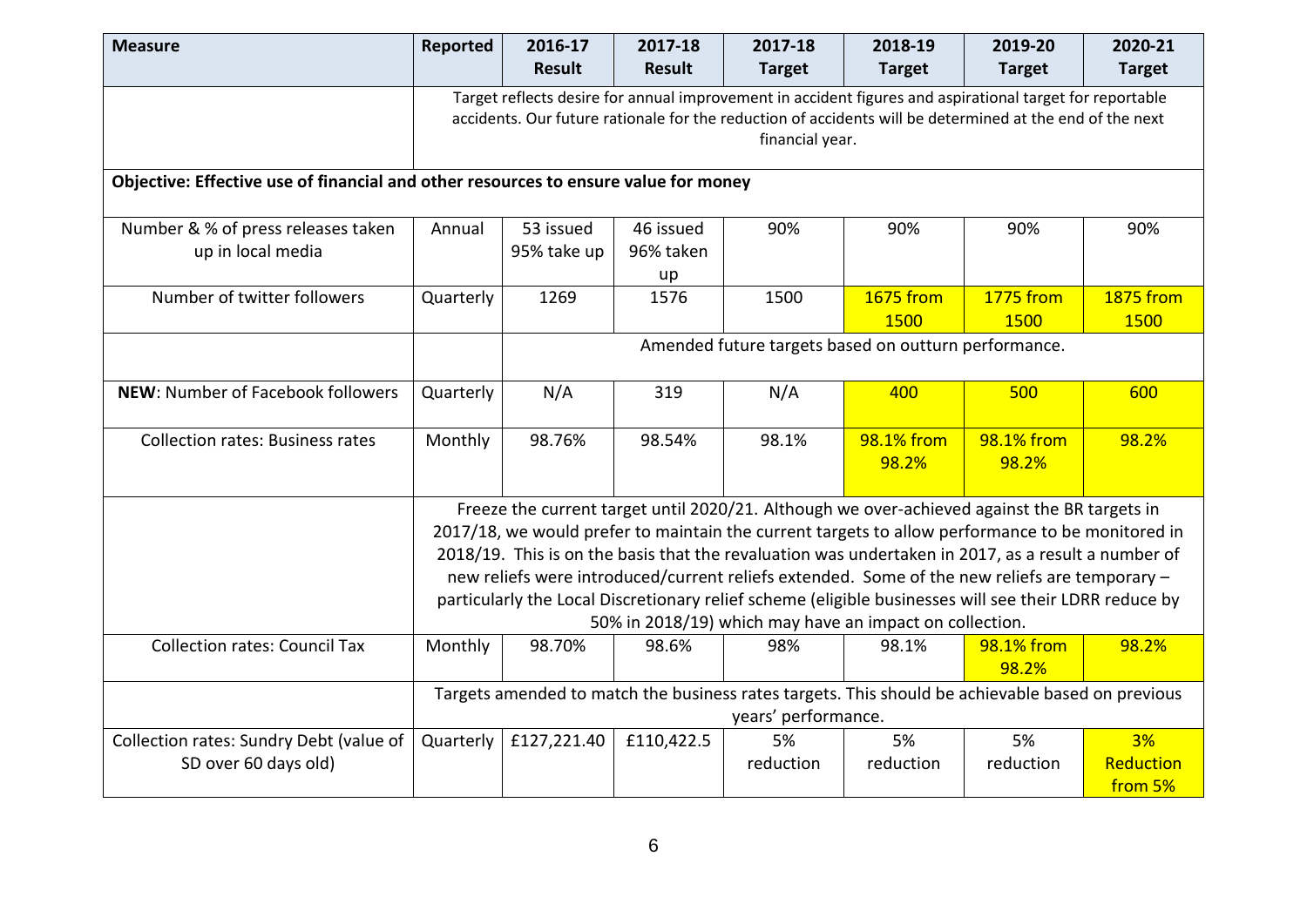| <b>Measure</b>                                       | Reported                                                                                          | 2016-17<br><b>Result</b> | 2017-18<br><b>Result</b> | 2017-18<br><b>Target</b>                                     | 2018-19<br><b>Target</b> | 2019-20<br><b>Target</b>                                                                                                                                                                        | 2020-21<br><b>Target</b> |  |  |
|------------------------------------------------------|---------------------------------------------------------------------------------------------------|--------------------------|--------------------------|--------------------------------------------------------------|--------------------------|-------------------------------------------------------------------------------------------------------------------------------------------------------------------------------------------------|--------------------------|--|--|
|                                                      |                                                                                                   |                          |                          |                                                              |                          | Will monitor performance, as the level reduces, it becomes more difficult to achieve a year on year                                                                                             |                          |  |  |
|                                                      |                                                                                                   |                          |                          | 5% reduction                                                 |                          |                                                                                                                                                                                                 |                          |  |  |
| % of invoices paid in line with contract             | Monthly                                                                                           | 96%                      | 96%                      | 95%                                                          | 96%                      | 96%                                                                                                                                                                                             | 96%                      |  |  |
| Use of Contracts register - annual                   | Quarterly                                                                                         | 67%                      | 79%                      | 5%                                                           | 5%                       | 3%                                                                                                                                                                                              | 3%                       |  |  |
| contract spend as % of gross                         |                                                                                                   |                          |                          | improvement                                                  | improvement              | improvement                                                                                                                                                                                     | improvement              |  |  |
| expenditure budget                                   |                                                                                                   |                          |                          | to 16/17                                                     | to 17/18                 | to 18/19 was                                                                                                                                                                                    | to 19/20 was             |  |  |
|                                                      |                                                                                                   |                          |                          |                                                              |                          | 5%                                                                                                                                                                                              | 5%                       |  |  |
|                                                      | Future targets have been reduced as the % improvement increase slows down as performance improves |                          |                          |                                                              |                          |                                                                                                                                                                                                 |                          |  |  |
| % of procurement activity on the                     | Quarterly                                                                                         | 55%                      | 71%                      | 65%                                                          | 72% from                 | 75% from                                                                                                                                                                                        | 75%                      |  |  |
| Procurement Forward Plan (Joint<br>Alliance measure) |                                                                                                   |                          |                          |                                                              | 65%                      | 70%                                                                                                                                                                                             |                          |  |  |
|                                                      |                                                                                                   |                          |                          | Increased target going forward based on outturn performance. |                          |                                                                                                                                                                                                 |                          |  |  |
| % of internal audit recommendations                  | Quarterly                                                                                         | 96.7%                    | 97.53%                   | 96%                                                          | 97%                      | 97.5%                                                                                                                                                                                           | 98%                      |  |  |
| implemented within timescale                         |                                                                                                   |                          |                          |                                                              |                          | (from 98%)                                                                                                                                                                                      |                          |  |  |
|                                                      |                                                                                                   |                          |                          | will be marginal.                                            |                          | 18/19 target amended from 98% to 97.5%. Targets are proving very challenging following<br>considerable improvement since 2015/16, our realistic ceiling is very close and any further increases |                          |  |  |
| <b>External Audit Opinion</b>                        | Annual                                                                                            | Unqualified<br>2015-16   |                          | Unqualified                                                  | Unqualified              | Unqualified                                                                                                                                                                                     | Unqualified              |  |  |
| % of corporate efficiency savings met                | Annual                                                                                            | 82%                      |                          | 100% of                                                      | 100% of                  | 100% of                                                                                                                                                                                         | 100% of                  |  |  |
|                                                      |                                                                                                   |                          |                          | target                                                       | target                   | Target                                                                                                                                                                                          | target                   |  |  |
| a) Expenditure variance to budget                    | Annual                                                                                            | $a) + 5%$                |                          | Net Budget                                                   | Net Budget               | Net Budget                                                                                                                                                                                      | Net Budget               |  |  |
| b) Income variance to budget                         |                                                                                                   | $b) -5%$                 |                          | $+/- 5%$                                                     | $+/- 5%$                 | $+/- 5%$                                                                                                                                                                                        | $+/- 5%$                 |  |  |
|                                                      |                                                                                                   | Q3 prov.                 |                          | variance                                                     | variance                 | variance                                                                                                                                                                                        | variance                 |  |  |
|                                                      |                                                                                                   | outturn                  |                          |                                                              |                          |                                                                                                                                                                                                 |                          |  |  |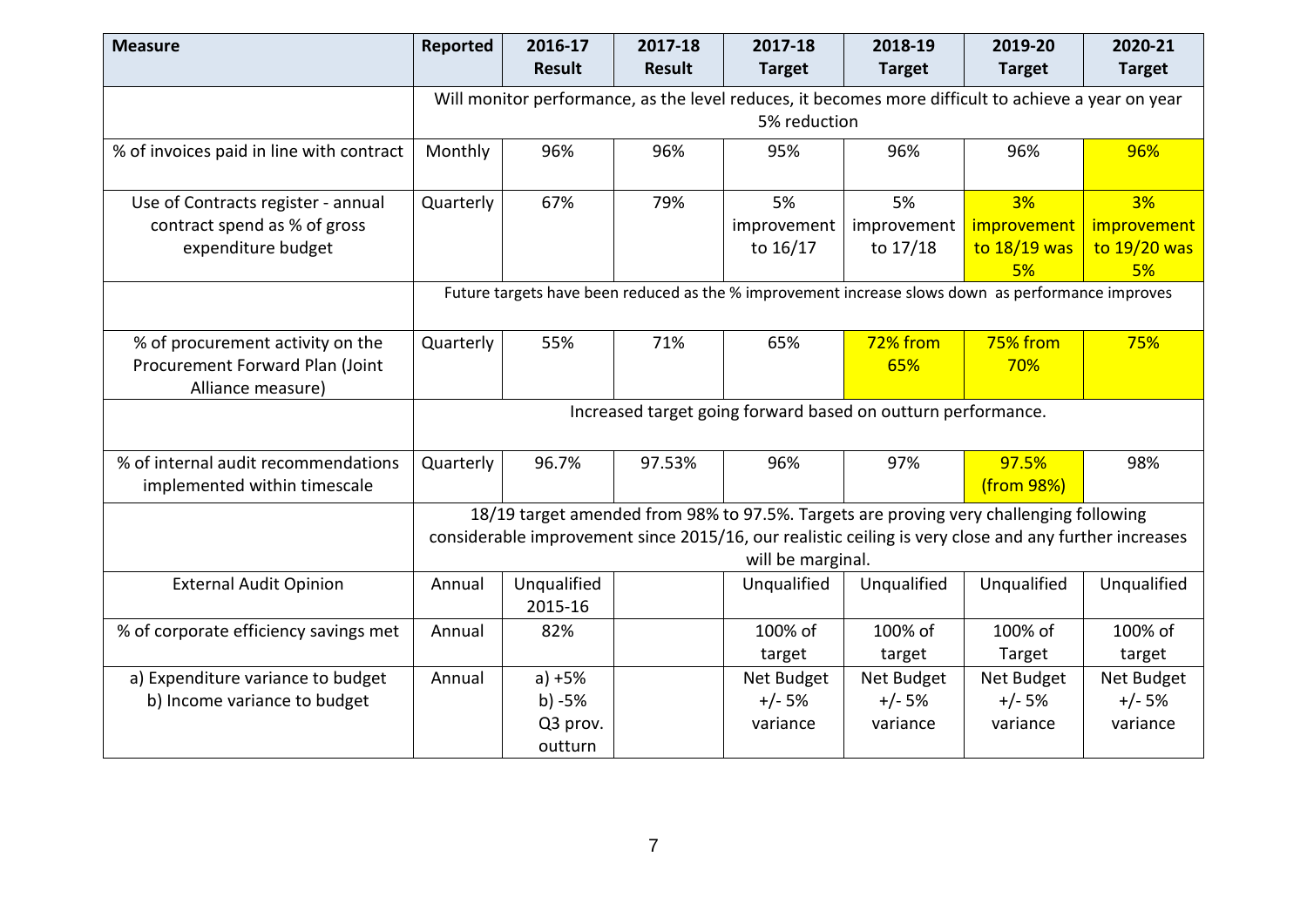

**Aim 3: Help create a strong economy by supporting further regeneration of towns and** 

**villages**

| ູອີ່<br><b>Measure</b>                                                                      | Reported | 2016-17<br><b>Result</b>                                                                                 | 2017-18<br><b>Result</b>                                            | 2017-18<br><b>Target</b>                       | 2018-19<br><b>Target</b>                       | 2019-2020<br><b>Target</b>                     | 2020-2021<br><b>Target</b>                     |
|---------------------------------------------------------------------------------------------|----------|----------------------------------------------------------------------------------------------------------|---------------------------------------------------------------------|------------------------------------------------|------------------------------------------------|------------------------------------------------|------------------------------------------------|
| Objective: Flourishing town centres that support the local economy                          |          |                                                                                                          |                                                                     |                                                |                                                |                                                |                                                |
| % of empty town centre shops                                                                | Annual   | Leek<br>(6.6%)<br>Cheadle<br>$(12.4\%)$<br>Biddulph<br>$(14.9\%).$<br><b>District</b><br>average<br>9.7% | Leek(7.9%),<br>Cheadle(14.3%),<br>Biddulph(18.2%).<br>Average 11.5% | <b>District</b><br>vacancy<br>rate of<br>< 10% | <b>District</b><br>vacancy<br>rate of<br>< 10% | <b>District</b><br>vacancy<br>rate of<br>< 10% | <b>District</b><br>vacancy<br>rate of<br>< 10% |
| Objective: High quality development and building control with an open for business approach |          |                                                                                                          |                                                                     |                                                |                                                |                                                |                                                |
| Planning processing times a) Majors b)<br>Minors c) Others                                  | Monthly  | a)90%<br>b) 88%<br>c) 92%                                                                                | a)100 %<br>b) 90%<br>c) 95%                                         | a)90%<br>b)85%<br>c)90%                        | a)90%<br>b)85%<br>c)90%                        | a)90%<br>b)85%<br>c)90%                        | a)90%<br>b)85%<br>c)90%                        |
| % of planning applications with pre-<br>application enquiries                               | Annual   | 82<br>(number)                                                                                           | 12%                                                                 | 10%                                            | 10%                                            | 10%                                            | 10%                                            |
| % of appeals successfully defended                                                          | Monthly  | 70%                                                                                                      | 45%                                                                 | 80%                                            | N/A                                            | N/A                                            | N/A                                            |
| NEW :% of major developments allowed on<br>Appeal                                           | Monthly  | N/A                                                                                                      | N/A                                                                 | N/A                                            | <b>10%</b>                                     | 10%                                            | 10%                                            |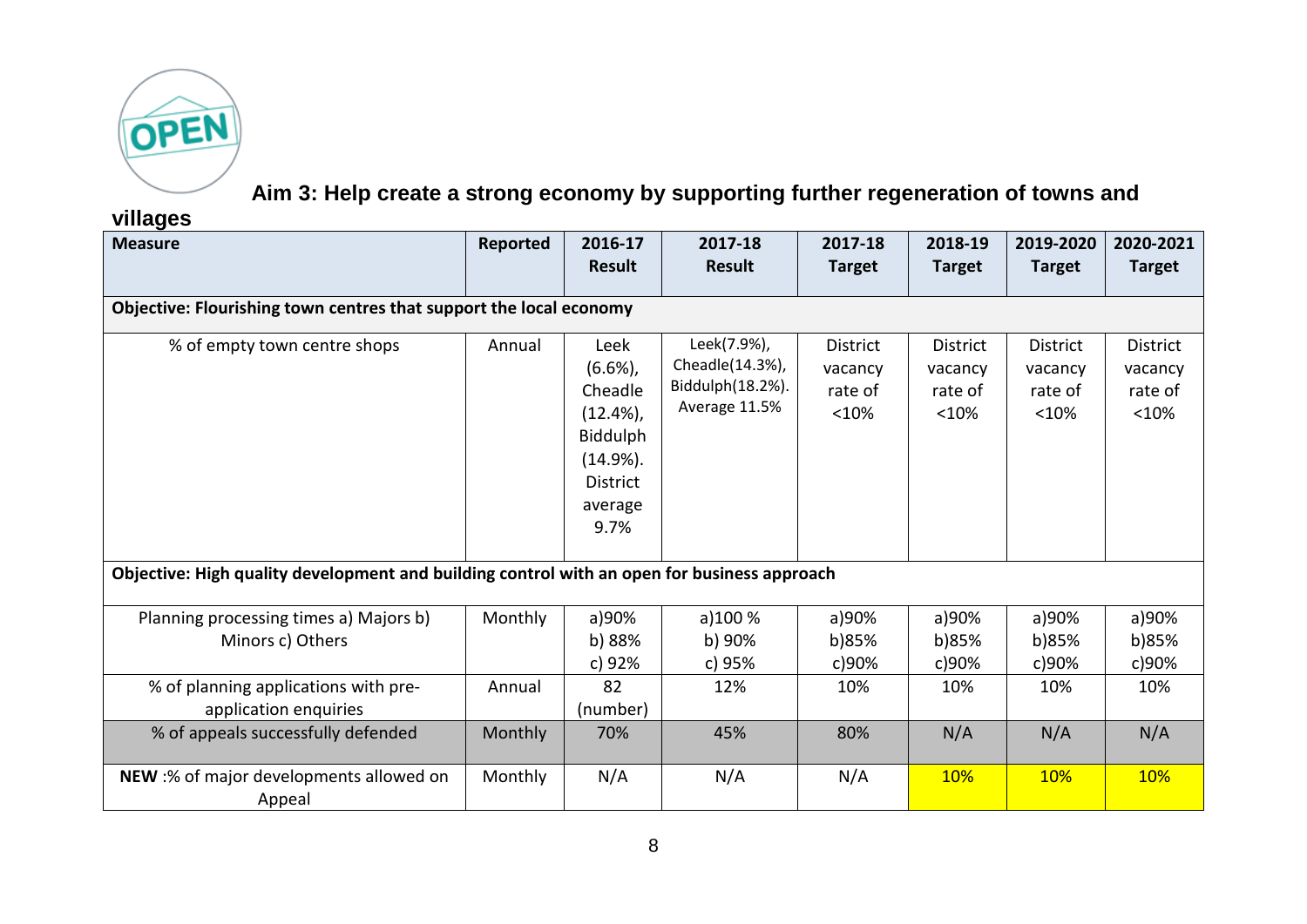| <b>Measure</b>                                                             | Reported | 2016-17<br><b>Result</b> | 2017-18<br>Result | 2017-18<br><b>Target</b>     | 2018-19<br><b>Target</b> | 2019-2020<br><b>Target</b>          | 2020-2021<br><b>Target</b>          |
|----------------------------------------------------------------------------|----------|--------------------------|-------------------|------------------------------|--------------------------|-------------------------------------|-------------------------------------|
| NEW: % of minor and other developments<br>allowed on appeal                | Monthly  | N/A                      | N/A               | N/A                          | 10%                      | 10%                                 | 10%                                 |
| Agent satisfaction with Planning Service<br>(amended survey)               | Annual   | 70%                      | 78%               | 80%                          | 80%                      | 80%                                 | 80%                                 |
| % of planning enforcement cases resolved in<br>13 weeks                    | Annual   | <b>NEW</b>               | 68%               | Establish<br><b>Baseline</b> | 70%                      | To be<br>reviewed<br>after<br>18/19 | To be<br>reviewed<br>after<br>18/19 |
| % of priority 1 planning enforcement cases<br>visited within 1 working day | Annual   | <b>NEW</b>               | 100%              | Establish<br><b>Baseline</b> | 90%                      | 90%                                 | 90%                                 |



## **Aim 4: Protect and improve the environment**

| <b>Measure</b>                                             | Reported  | 2016-17<br><b>Result</b>                                                                                                                                                          | 2017-18<br><b>Result</b> | 2017-18<br><b>Target</b> | 2018-19<br><b>Target</b>          | 2019-20<br><b>Target</b>                | 2020-21<br><b>Target</b> |  |
|------------------------------------------------------------|-----------|-----------------------------------------------------------------------------------------------------------------------------------------------------------------------------------|--------------------------|--------------------------|-----------------------------------|-----------------------------------------|--------------------------|--|
| <b>Objective: Effective recycling and waste management</b> |           |                                                                                                                                                                                   |                          |                          |                                   |                                         |                          |  |
| Recycling rates / Residual waste per<br>household          | Quarterly | a)55.9%<br>b) 388kg                                                                                                                                                               | 58%<br>384kg             | 55%<br>390kg             | $59%$ from<br><b>56%</b><br>375kg | 59 % from<br><b>57%</b><br><b>365kg</b> | 60%<br><b>360kg</b>      |  |
|                                                            |           | 2017-18 result is estimated as Q4 data has not been fully received. Targets have<br>been reviewed to take into account the growth in performance that has been<br>seen in 2017-18 |                          |                          |                                   |                                         |                          |  |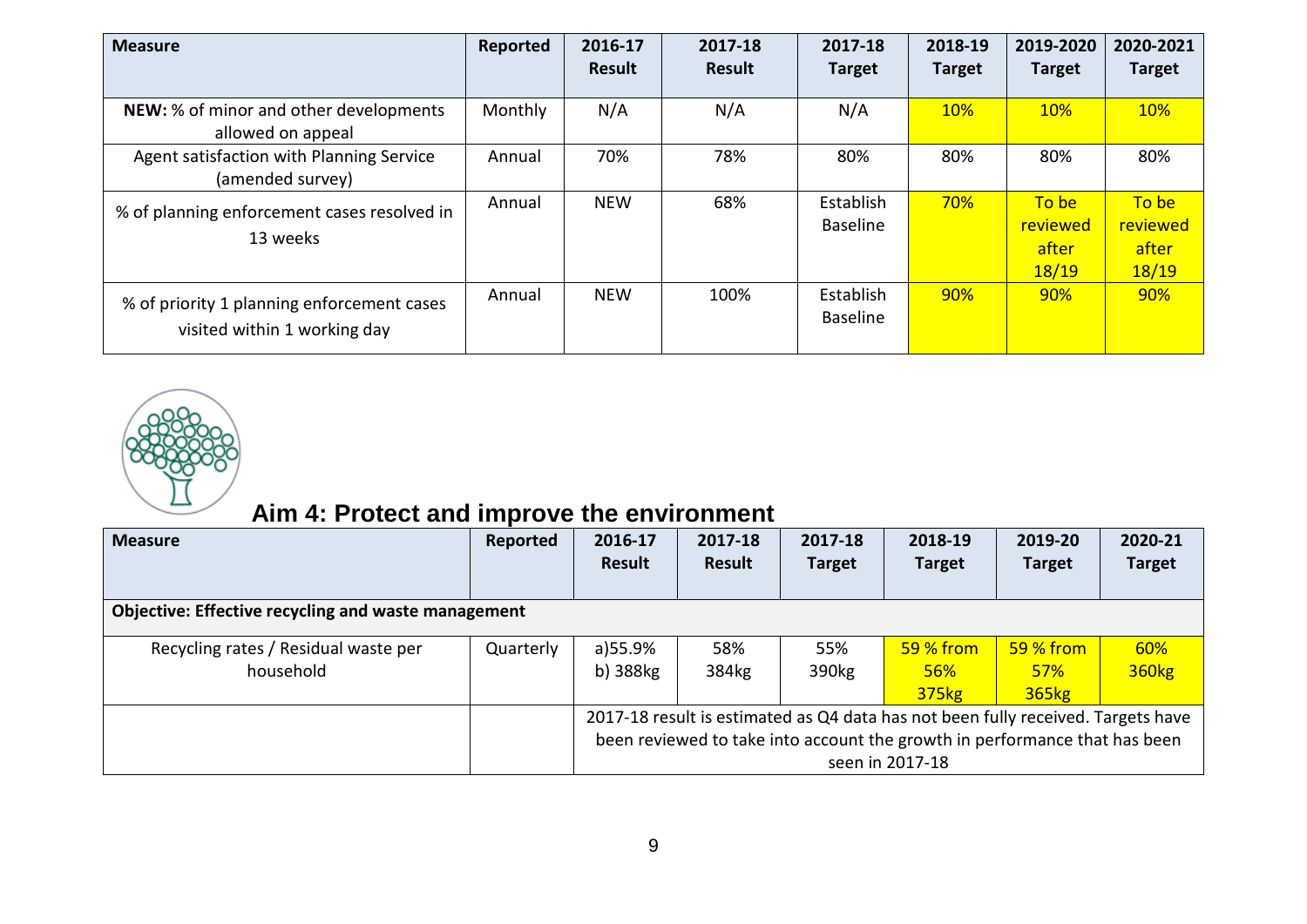| <b>Measure</b>                                                                                                                       | Reported  | 2016-17<br><b>Result</b>                                                                                                                                                                                                                                                                                                                                                                                                                                       | 2017-18<br><b>Result</b> | 2017-18<br><b>Target</b> | 2018-19<br><b>Target</b> | 2019-20<br><b>Target</b> | 2020-21<br><b>Target</b> |  |  |  |
|--------------------------------------------------------------------------------------------------------------------------------------|-----------|----------------------------------------------------------------------------------------------------------------------------------------------------------------------------------------------------------------------------------------------------------------------------------------------------------------------------------------------------------------------------------------------------------------------------------------------------------------|--------------------------|--------------------------|--------------------------|--------------------------|--------------------------|--|--|--|
| Missed bins per 100,000 collections (exc.<br>customer error and bad weather)                                                         | Monthly   | 46.49                                                                                                                                                                                                                                                                                                                                                                                                                                                          | 44.66                    | 35.5                     | 40 from 34               | 39 from 33               | 38                       |  |  |  |
| Objective: Provision of high quality public amenities, clean streets and environmental health                                        |           | The target for missed bins requires a review. Evidence suggests that an increase in reports<br>took effect following the removal of the CRM system leading to us receiving reports that were<br>not justified from customers. Systems presently prevent us from challenging these but they<br>have affected performance all year alongside bad weather. Target of 40 should be achievable<br>(this is based on 2017-18 reports minus anything for bad weather) |                          |                          |                          |                          |                          |  |  |  |
| % of 'high risk' premises (A-C) inspected per<br>annum                                                                               | Quarterly | 100%                                                                                                                                                                                                                                                                                                                                                                                                                                                           | 100%                     | 100%                     | 100%                     | 100%                     | 100%                     |  |  |  |
| % of routine permitted process premises<br>inspected                                                                                 | Quarterly | 100%                                                                                                                                                                                                                                                                                                                                                                                                                                                           | 100%                     | 100%                     | 100%                     | 100%                     | 100%                     |  |  |  |
| % food premises compliant with FSA criteria                                                                                          | Annual    | 97%                                                                                                                                                                                                                                                                                                                                                                                                                                                            | 98%                      | 98%                      | 98%                      | 98%                      | 98%                      |  |  |  |
| Amended: number of fly tips (exc. sec 46<br>waste)                                                                                   | Monthly   | 464                                                                                                                                                                                                                                                                                                                                                                                                                                                            | 403                      | 400                      | 395                      | 390                      | 385                      |  |  |  |
| Fixed Penalty Notices - a) littering b) fly-<br>tipping c) dog fouling                                                               | Monthly   | 40                                                                                                                                                                                                                                                                                                                                                                                                                                                             | 52                       | 45                       | N/A                      | N/A                      | N/A                      |  |  |  |
| Number of enviro-crime enforcements<br>undertaken (Abandoned Vehicles, Duty of<br>Care)                                              | Quarterly | 480                                                                                                                                                                                                                                                                                                                                                                                                                                                            | 626                      | 500                      | N/A                      | N/A                      | N/A                      |  |  |  |
| NEW: Anti-Social Behaviour enforcements by<br>type (including behaviour adversely affecting<br>the environment)                      | Monthly   | <b>NEW</b>                                                                                                                                                                                                                                                                                                                                                                                                                                                     | N/A                      | N/A                      |                          |                          |                          |  |  |  |
| a) number of warnings issued b) number of<br>fixed penalty notices issued c) number of<br><b>Community Protection Notices issued</b> |           |                                                                                                                                                                                                                                                                                                                                                                                                                                                                |                          |                          | a)35<br>b)50<br>c)4      | <b>TBD</b>               | <b>TBD</b>               |  |  |  |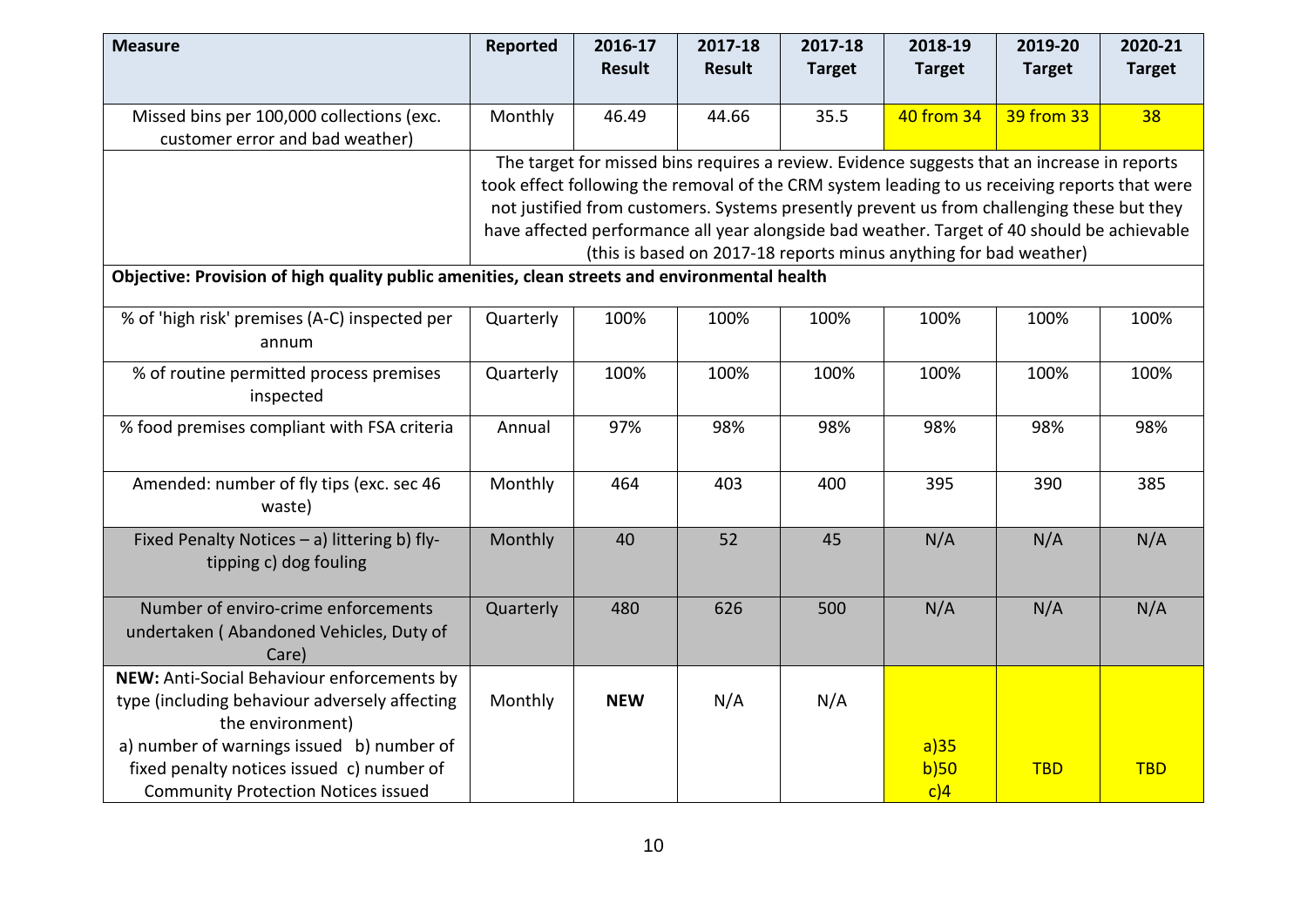| <b>Measure</b>                                                                                                          | Reported | 2016-17<br><b>Result</b> | 2017-18<br><b>Result</b> | 2017-18<br><b>Target</b> | 2018-19<br><b>Target</b>                                                                         | 2019-20<br><b>Target</b> | 2020-21<br><b>Target</b> |
|-------------------------------------------------------------------------------------------------------------------------|----------|--------------------------|--------------------------|--------------------------|--------------------------------------------------------------------------------------------------|--------------------------|--------------------------|
|                                                                                                                         |          |                          |                          |                          |                                                                                                  |                          |                          |
| d) number of prosecutions                                                                                               |          |                          |                          |                          | d)contextual                                                                                     |                          |                          |
|                                                                                                                         |          |                          |                          |                          |                                                                                                  |                          |                          |
| Street and environmental cleanliness<br>inspection results (% achieving top grades for<br>cleanliness)                  | Annual   | 87.75%                   | 96.4%                    | 88%                      | 88.5%                                                                                            | 89%                      | 90%                      |
|                                                                                                                         |          |                          |                          |                          | Whilst the target was exceeded in 2017/18 it is currently unclear as to whether or not this is a |                          |                          |
|                                                                                                                         |          |                          |                          |                          | long term trend. Future targets will be reviewed at the end of 18/19.                            |                          |                          |
| Number of community clean-up campaigns                                                                                  | Annual   | 10                       | 60                       | 20                       | 30                                                                                               | 35 from 40               | 40                       |
|                                                                                                                         |          |                          |                          |                          | It is increasingly difficult to encourage new groups to participate in community clean ups.      |                          |                          |
|                                                                                                                         |          |                          |                          |                          | Officers are actively promoting links to National campaigns but it is unrealistic to try to      |                          |                          |
|                                                                                                                         |          |                          |                          |                          | increase the number of clean up by 10 per year.                                                  |                          |                          |
| Number of pest control contracts                                                                                        | Annual   | 25                       | 50                       | 46                       | 52 from 48                                                                                       | 54 from 50               | 56                       |
|                                                                                                                         |          |                          |                          |                          | Targets have been increased from 2018/19 based on outturn performance.                           |                          |                          |
| Private water supplies - % of sampling<br>programme completed                                                           | Annual   | 100%                     | 100%                     | 100%                     | 100%                                                                                             | 100%                     | 100%                     |
| Pollution measures - air quality: % compliance<br>against national reporting requirements in<br>relation to air quality | Annual   | 100%                     | 100%                     | 100%                     | 100%                                                                                             | 100%                     | 100%                     |
| Customer satisfaction with regulatory services<br>(environment)                                                         | Annual   | N/a                      | N/a                      | N/a                      | Establish<br>baseline                                                                            | <b>TBD</b>               | <b>TBD</b>               |
| Objective: Provision of quality parks and open spaces                                                                   |          |                          |                          |                          |                                                                                                  |                          |                          |
| Green Flag awards maintained                                                                                            | Annual   | $\mathbf{1}$             | Not yet<br>available     | $\mathbf{1}$             | $\mathbf{1}$                                                                                     | $\mathbf{1}$             | $\mathbf{1}$             |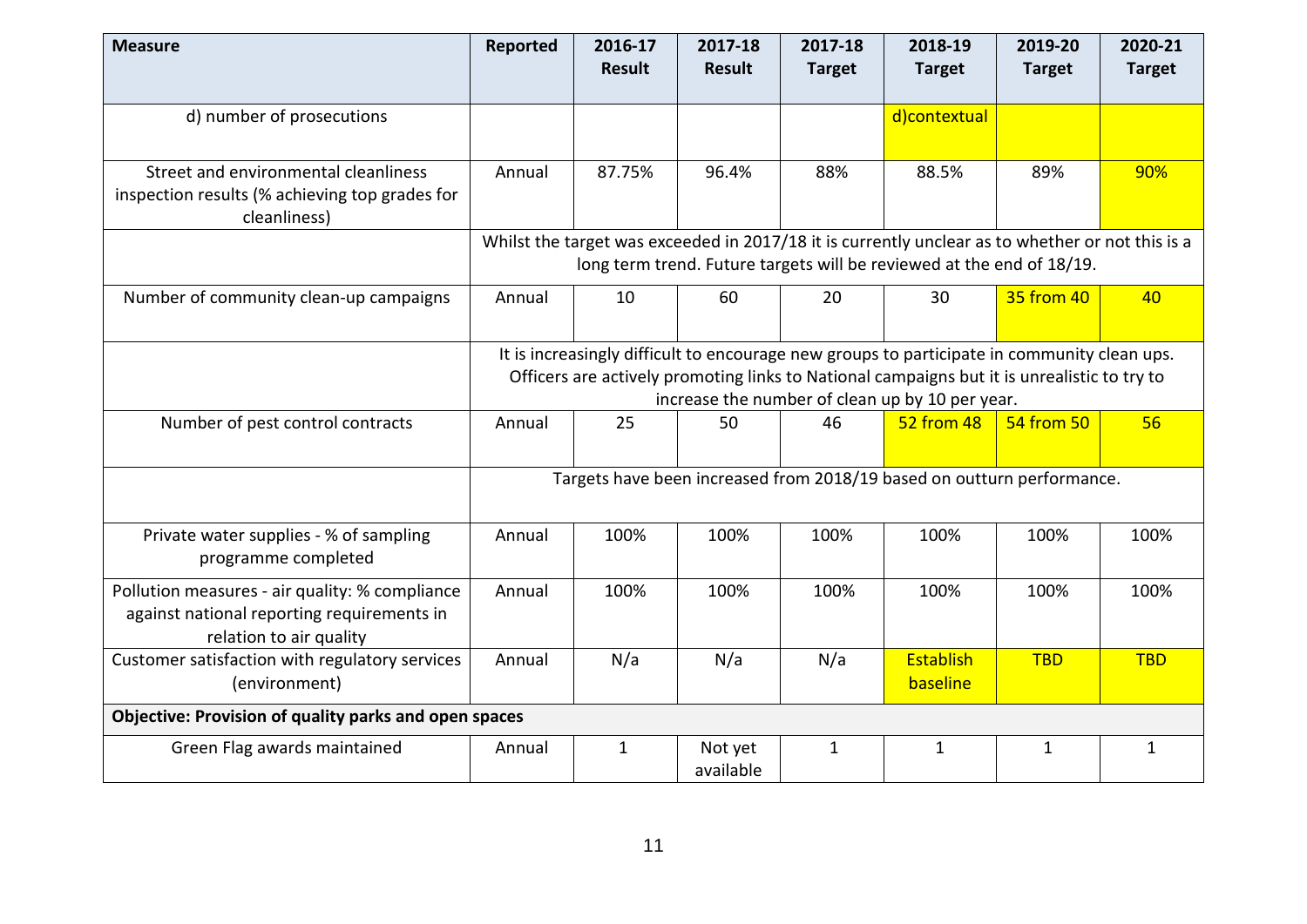| <b>Measure</b>                                                        | Reported | 2016-17    | 2017-18 | 2017-18       | 2018-19       | 2019-20       | 2020-21       |
|-----------------------------------------------------------------------|----------|------------|---------|---------------|---------------|---------------|---------------|
|                                                                       |          | Result     | Result  | <b>Target</b> | <b>Target</b> | <b>Target</b> | <b>Target</b> |
|                                                                       |          |            |         |               |               |               |               |
| Friends / Community Groups – no. of                                   | Annual   | <b>NEW</b> | 1363    | 250           | N/A           | N/A           | N/A           |
| volunteer hours                                                       |          |            |         |               |               |               |               |
| Objective: Promote environmentally sustainable policies and practices |          |            |         |               |               |               |               |
|                                                                       |          |            |         |               |               |               |               |
| Paper consumption across the alliance                                 | Monthly  | 3470       | 2408    | 3250          | 2500          | 2000          | 2000          |
|                                                                       |          | reams      | reams   | reams         | reams         | reams         | reams         |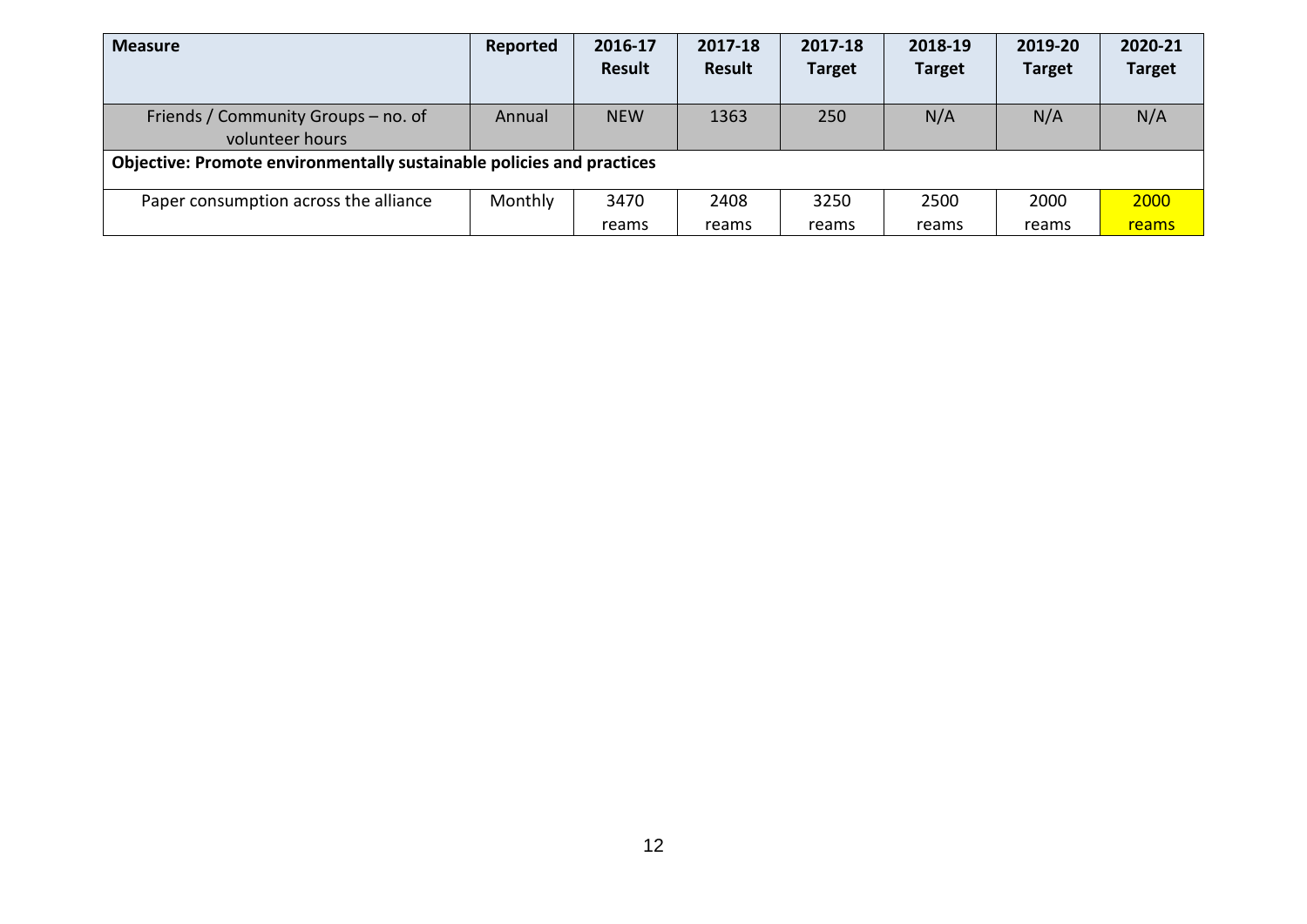

#### **Aim 1: Help create a safer and healthier environment for our residents to live and work**

- 1. Housing Benefits processing: % of overpayments recovered
- 2. Landlord Accreditation Scheme Numbers signed up to scheme
- 3. CCTV: a) no. of monitored incidents deleted b) no. of data downloads for the police and number of resolved cases
- 4. Cost of CCTV per capita and number of cameras- delete number of cameras
- 5. Effective use of crime and policing powers: number of prosecutions delete
- 6. Fear of crime survey results- delete
- 7. External leverage from grants £ for £
- 8. Number of voluntary groups supported
- 9. Costs of leisure centre provision per households
- 10. Levels of inactivity among local population and number of volunteers within local sports clubs (Sport England's Active Lives Survey)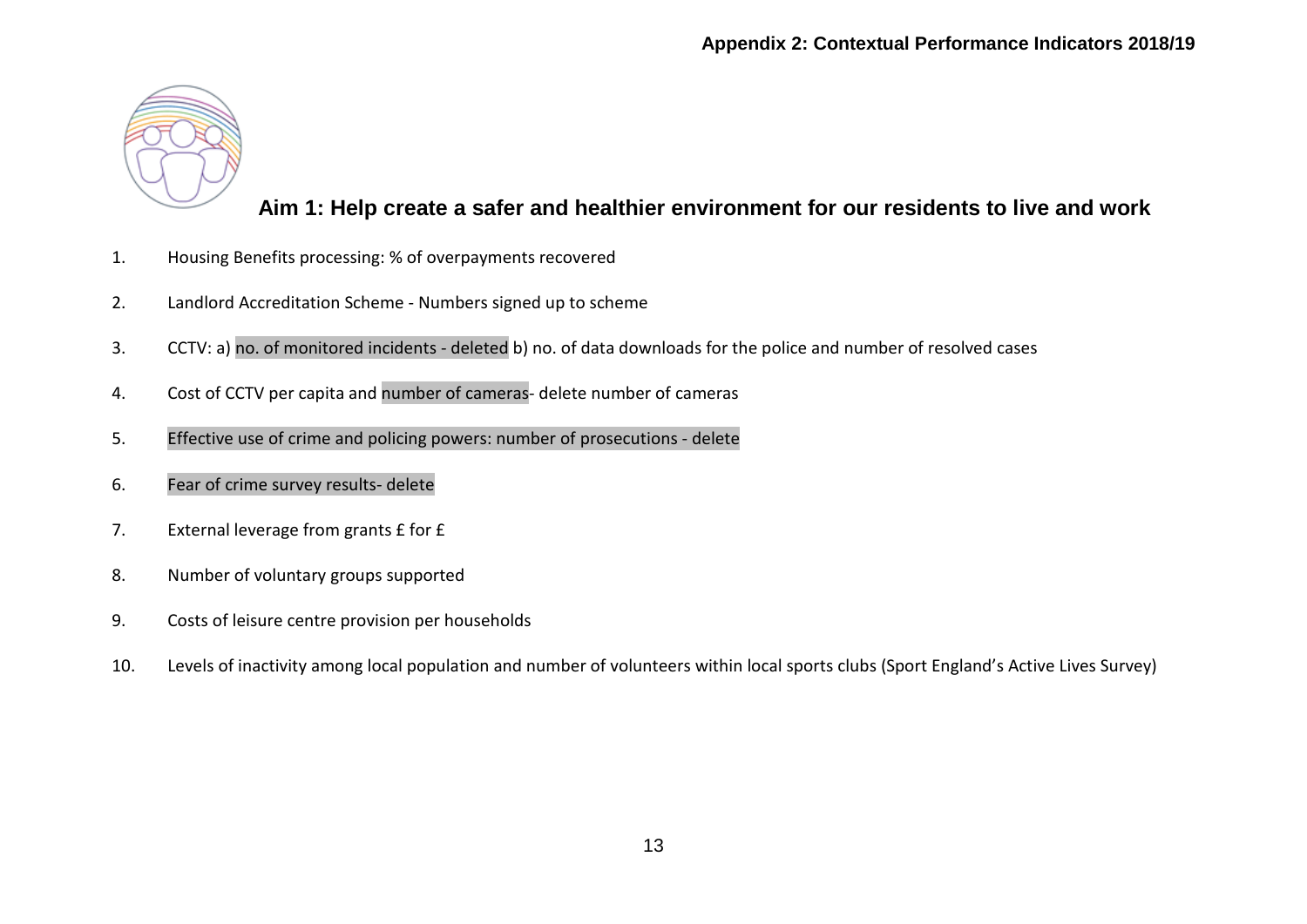

### **Aim 2: Meet financial challenges and provide value for money**

- 1. Complaint handling: Number received
- 2. Customer Feedback: Level of compliments
- 3. The number of empty homes
- 4. % of income generated against net budget
- 5. External funding levered annually
- 6. Number of twitter retweets
- 7. Staff Climate Survey (2018/19)
- 8. Staff turnover
- 9. % of FOI requests diverted to the website / publication scheme
- 10. The cost of dealing with FOI requests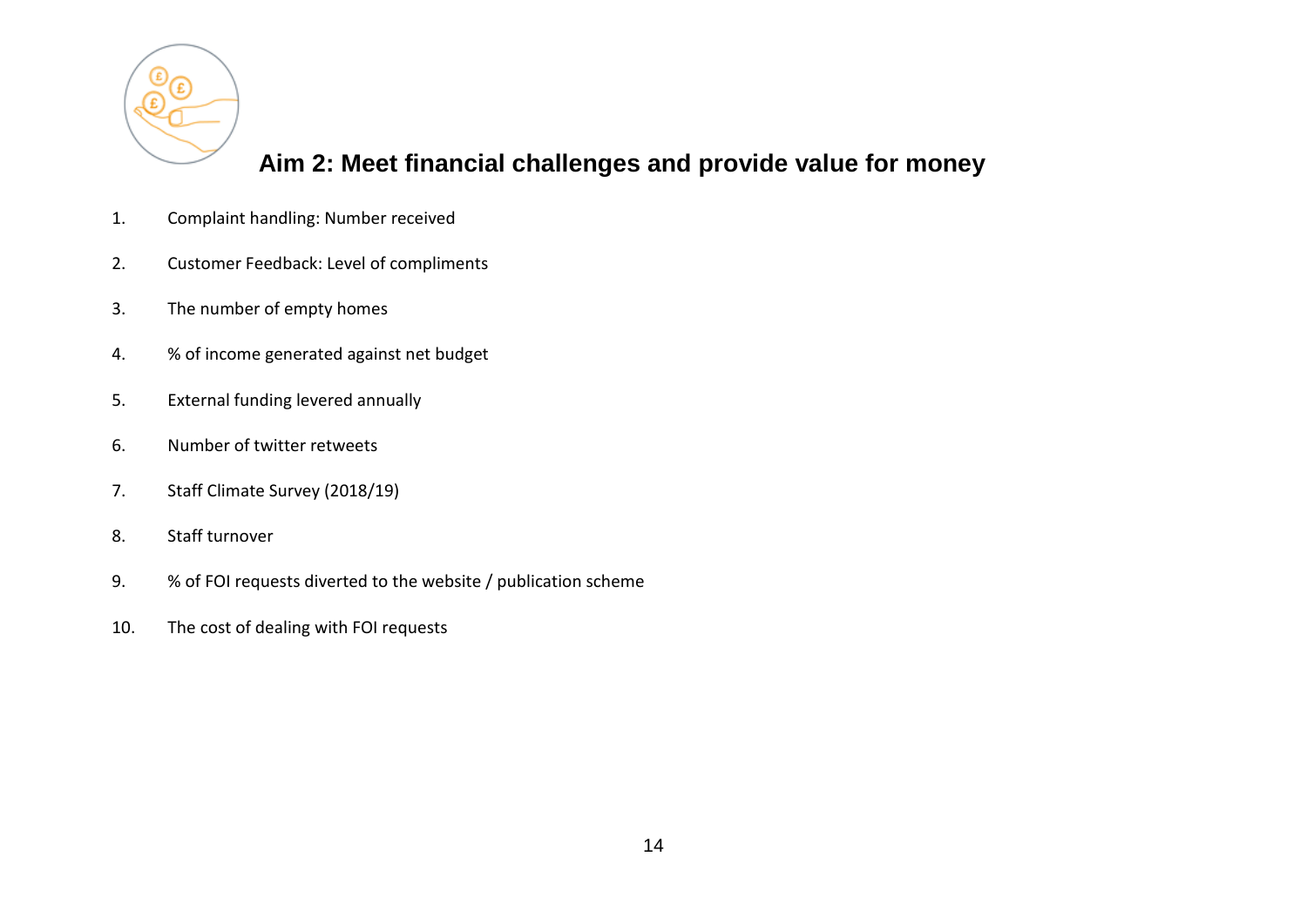

#### **Aim 3: Support economic development and regeneration**

- 1. Planning application processing costs
- 2. Costs awarded against the council from planning appeals
- 3. Number of attendees at Planning Surgeries
- 4. Visitor spend in the area
- 5. TICs online hits
- 6. Total tourist bed spaces
- 7. Total overnight stays (tourism)
- 8. Number of affordable homes delivered
- 9. Local Plan Delivery: New Homes Bonus; Business Rates; Council Tax; employment sites taken up
- 10. Number of businesses supported by the Growth Hub (fair proportion across partnership)
- 11. Number of enterprises operating in the area (considering business starts as well as deaths; as recorded through ONS stats)
- 12. Cost to the Council per Market (Subsidy)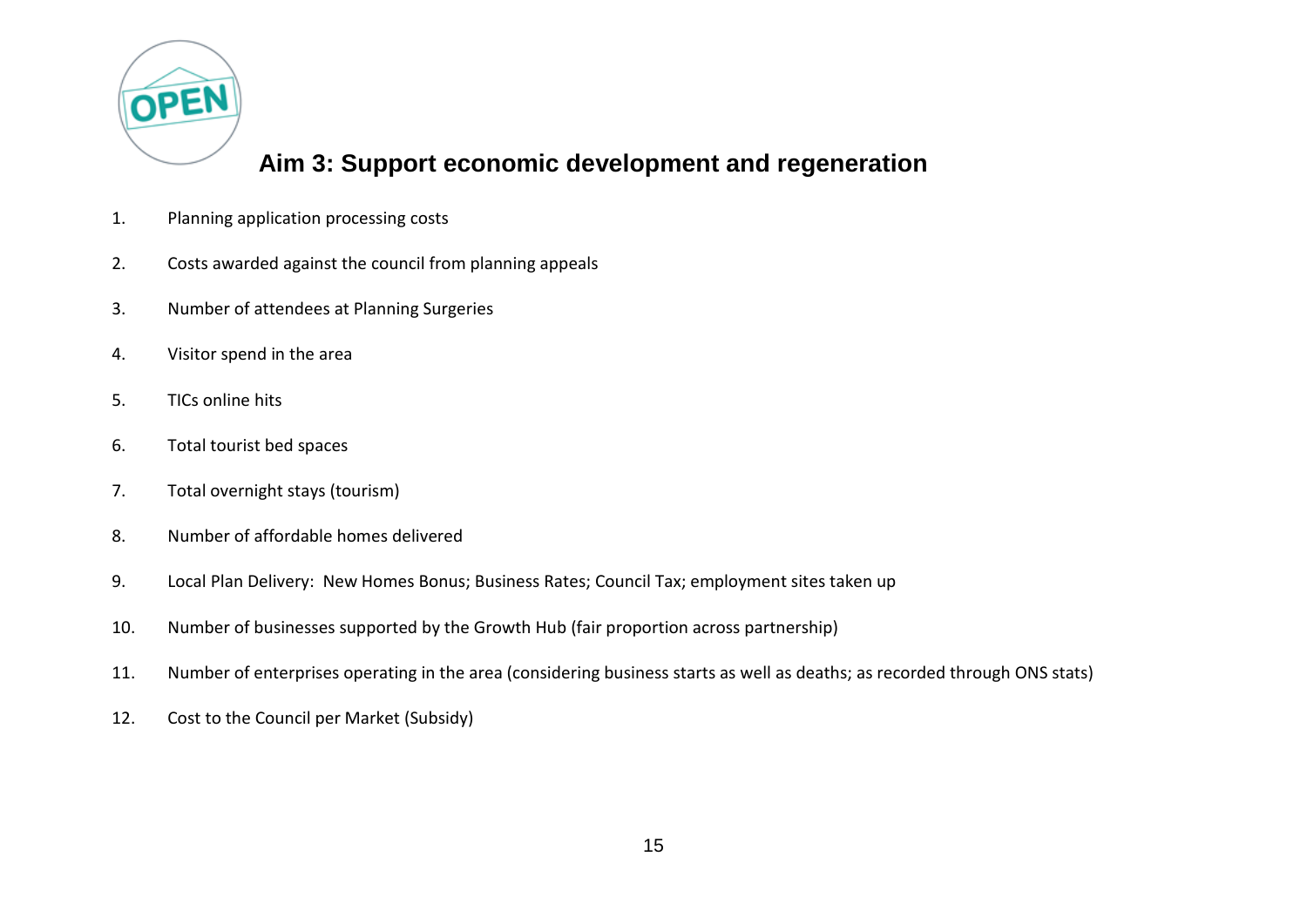

#### **Aim 4: Protect and improve the environment**

- 1. Cost measures: Environmental Health Service
- 2. Number of premises in each of the 6 food hygiene star rating gradings (from 0 to 5)
- 3. Cost measures: public conveniences
- 4. Net income per car parking space
- 5. Parking PCNs issued and % collected
- 6. % of car park spaces accredited with Park Mark
- 7. Cost of street cleansing service
- 8. Cost of parks and open spaces per capita
- 9. Cost per household of waste and recycling service
- 10. No & % of disabled bays within car parks
- 11. **NEW :** Anti- Social behaviour: Number of prosecutions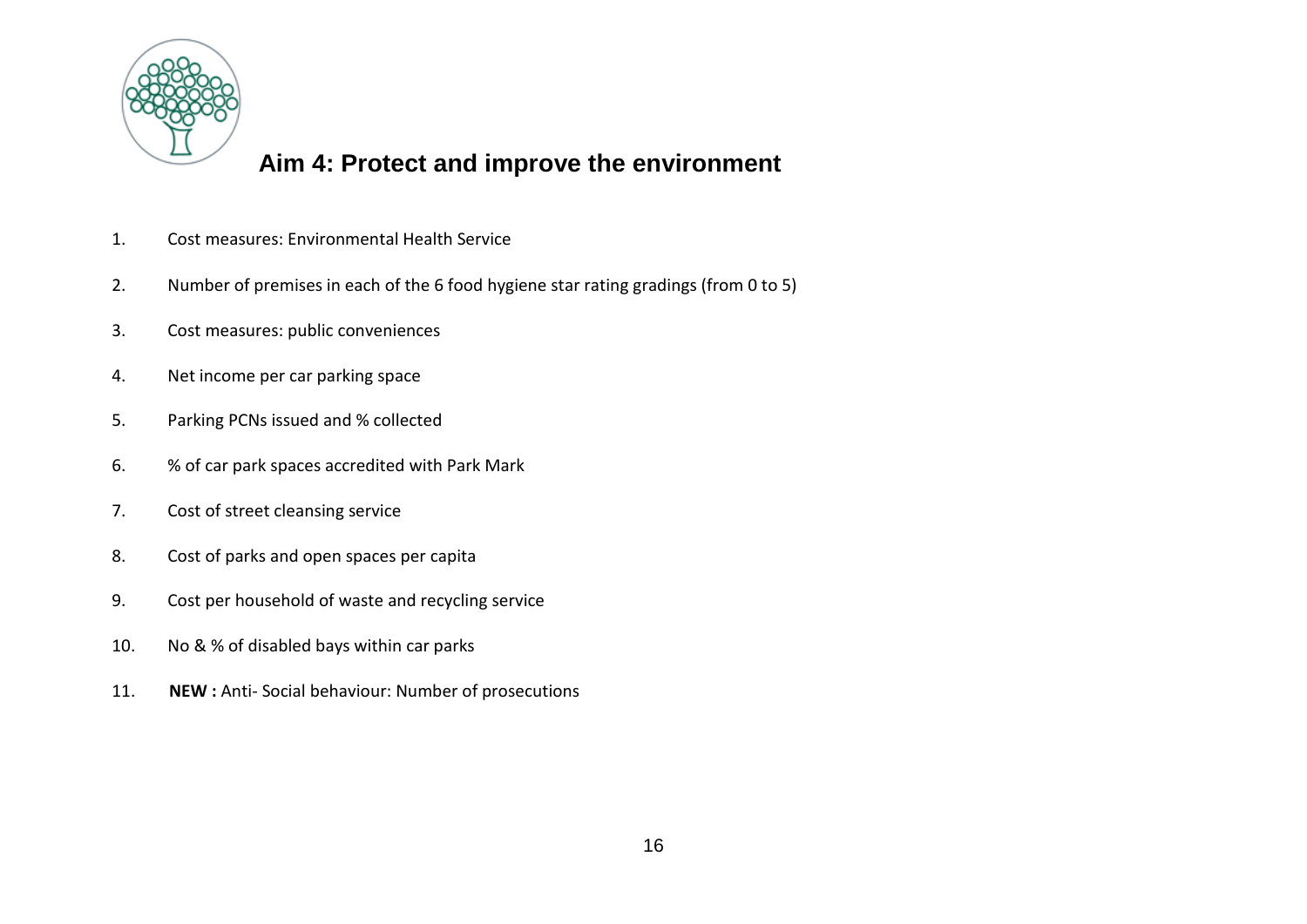

#### **Aim 1: Help create a safer and healthier environment for our residents to live and work**

| <b>Performance Indicator</b>                                                  | <b>Reason for proposed deletion</b>                                                                                                                                                                                                                                     |
|-------------------------------------------------------------------------------|-------------------------------------------------------------------------------------------------------------------------------------------------------------------------------------------------------------------------------------------------------------------------|
| CCTV - number of cameras                                                      | A decision is being made regarding CCTV which may result in the number of cameras being fixed<br>for a period of years.                                                                                                                                                 |
| <b>CCTV: Number of monitored incidents</b>                                    | Number of monitored incidents is being replaced with resolved cases                                                                                                                                                                                                     |
| Fear of Crime survey results                                                  | We have a problem obtaining the data for one of the Counties and we are reliant on 2 police<br>forces carrying out their own analysis and reporting it.                                                                                                                 |
| Effective use of crime and policing powers:<br>number of prosecutions         | Replace with Anti-Social Behaviour enforcements (including behaviour adversely affecting the<br>environment) a) number of warnings issued b)number of fixed penalty notices issued c) Number<br>of Community Protection Notices issued d)Number of prosecutions (Aim 4) |
| Homelessness prevention: number and %<br>of cases assisted                    | Replaced with new measure that better reflects Homeless Reduction Act                                                                                                                                                                                                   |
| Disabled adaptation application processing and<br>satisfaction survey results | To be replaced with financial updates on the capital allocation and completed spend on disabled<br>adaptations within the quarterly financial reports. Processing and satisfaction has been<br>consistently 100%.                                                       |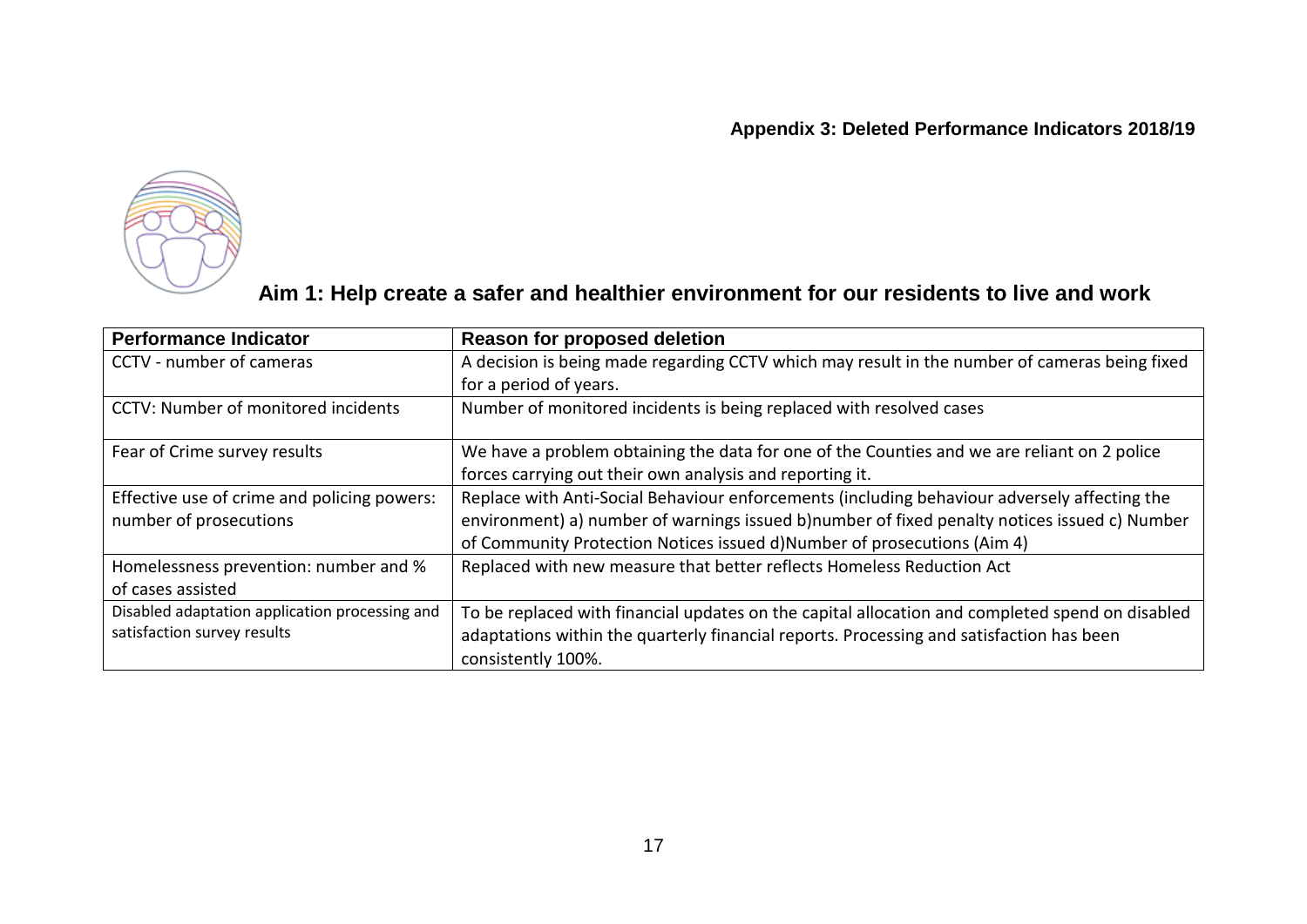

## **Aim 2: Meet financial challenges and provide value for money**

| <b>Performance Indicator</b>                                                          | Reason for proposed deletion                                                                   |
|---------------------------------------------------------------------------------------|------------------------------------------------------------------------------------------------|
| Public Buildings Repairs and maintenance:<br>response times for urgent and non-urgent | DCC unable to provide the data-reintroduce the measure in 2019-20                              |
| repairs                                                                               |                                                                                                |
| % of contacts dealt with 'right first time'                                           | Replace with new measure around avoidable contact as proxy for right first time. Establish new |
|                                                                                       | baseline 2018/19 based on numbers of avoidable contacts taken from Onevu                       |



#### **Aim 3: Support economic development and regeneration**

| <b>Performance Indicator</b>       | Reason for proposed deletion                                                                    |
|------------------------------------|-------------------------------------------------------------------------------------------------|
| % of appeals successfully defended | Replaced with 2 new targets: % of major developments allowed on appeal and % of minor and other |
|                                    | developments allowed on appeal. The new measures reflect the national government performance    |
|                                    | targets and designation thresholds (in recent AMT report)                                       |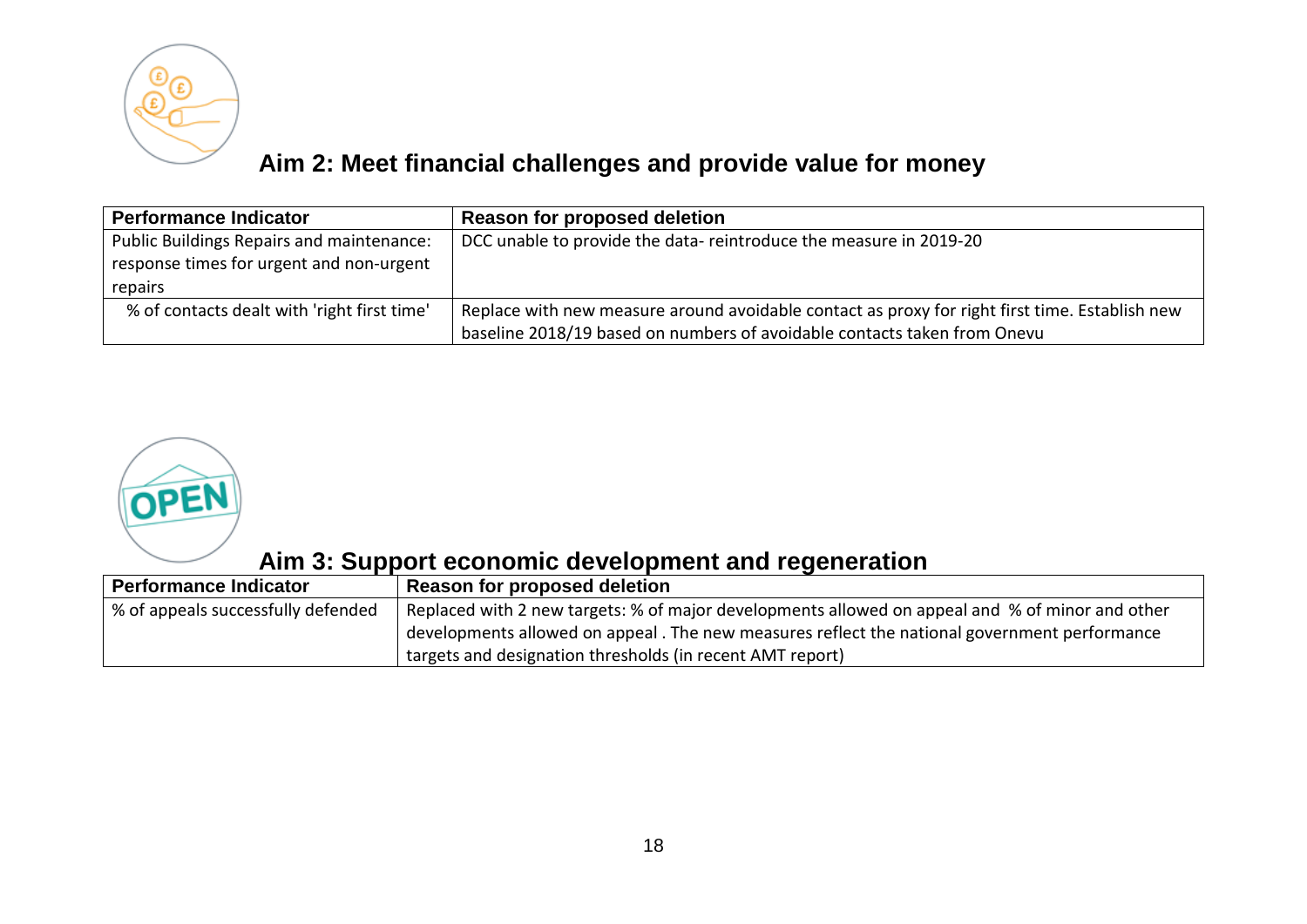

# **Aim 4: Protect and improve the environment**

| <b>Performance Indicator</b>                                                            | <b>Reason for proposed deletion</b>                                                                                                                                                                                                                               |
|-----------------------------------------------------------------------------------------|-------------------------------------------------------------------------------------------------------------------------------------------------------------------------------------------------------------------------------------------------------------------|
| Number of enviro-crime enforcements<br>undertaken (Abandoned Vehicles,<br>Duty of Care) | Replace with Anti-Social Behaviour enforcements (including behaviour adversely affecting the<br>environment) a) number of warnings issued b) number of fixed penalty notices issued c) number of<br>Community Protection Notices issued d) number of prosecutions |
| Number of fly-tips where further<br>enforcement action taken                            | To be replaced with new ASB Enforcement PIs as detailed above.                                                                                                                                                                                                    |
| Fixed Penalty Notices - littering, fly-<br>tipping, dog fouling etc                     | Replace with Anti-Social Behaviour enforcements (including behaviour adversely affecting the<br>environment) a) number of warnings issued b)number of fixed penalty notices issued c) Number of<br>Community Protection Notices issued d)Number of prosecutions   |
| Friends / Community Groups - no. of<br>volunteer hours                                  | To be removed as most of the volunteer hours are within the Countryside Sites which are due to transfer out<br>of the authority during 2018/19                                                                                                                    |